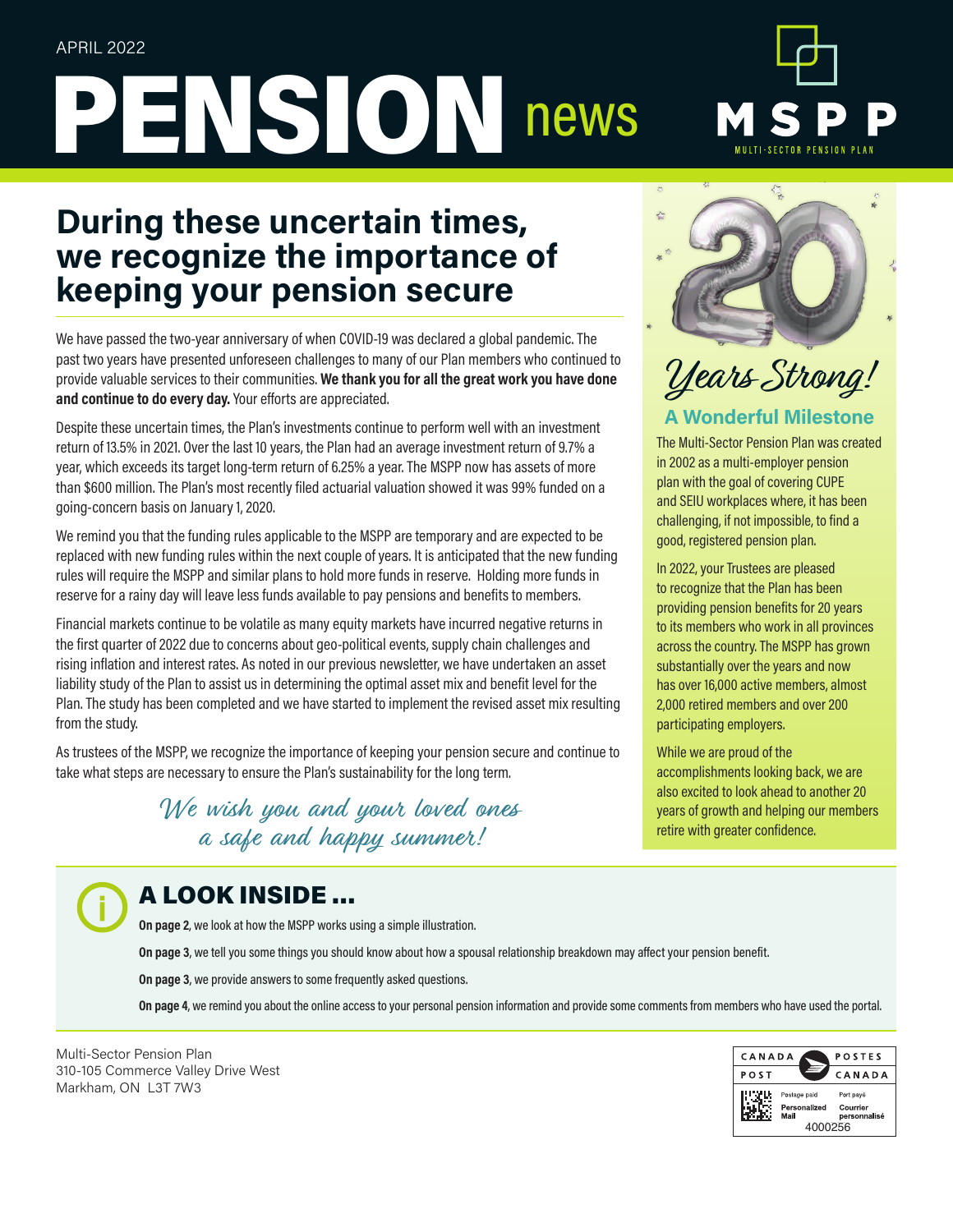# HOW THE MSPP WORKS

*Pension plans are all about securing your financial future, but few people really know how they work. Apart from a few differences in the details, most pension plans work pretty much the same way.* 

**Step 1**

Regular contributions flow into a pension fund - basically a pot of money that is held in trust for plan members.

#### **Step 2**

The contributions are invested by professional investment managers and monitored by the Board of Trustees.

#### **Step 3**

At retirement, the funds in the pot are used to provide a retirement income (or pension) for plan members.

### *Money in, money invested, money out. This is how the MSPP works.*

#### **Contributions to the Plan**

Your contribution rate and your employer's contribution rate to the Plan are set by your collective agreement. Any contributing employer you have worked for must report your pay at the end of each month and send the required contributions to InBenefits. These contributions are recorded, and the money is deposited in the pension trust fund with the other contributions received.

#### **Investments**

Professional investment managers selected by the Board of Trustees invest the pension fund in stocks, bonds, real estate and other types of investments based on the guidelines and restrictions established by the Board of Trustees, in consultation with their investment consultant. The Board monitors the performance of the investment managers on a regular basis.

#### **Payments**

The pension fund is used to pay pension benefits to members and their beneficiaries and the expenses of the Plan.

## COVID-19 POLICY

All visitors to the InBenefits office are required to show proof they are fully vaccinated and to answer COVID-19 screening questions before entering the premises.

While in the office, visitors must comply with the office's COVID-19 Safety Plan which includes social distancing and wearing a mask.

# YOUR ANNUAL PENSION STATEMENT

Similar to other service organizations such as banks and insurance companies, the pension industry is moving towards the secure electronic delivery of member documents. If you were an active member of the MSPP at the end of 2021, your Annual Pension Statement is now available on the **My InSite** member portal. Your Annual Pension Statement is an important document that helps you keep track of your pension benefit.

We encourage you to set up your account on the **My InSite** portal if you have not already done so. Refer to page 4 of this newsletter to learn what you can do on the portal and how to set up your account.

For members who have not provided their current email address to InBenefits, your Annual Statement will be delivered by regular mail.

If you have any questions related to your Annual Statement or need help to set up your account on the portal, please contact InBenefits.

Starting next year, all Annual Pension Statements will be distributed using the **My InSite** portal. They will not be mailed to you unless you request otherwise. You should contact InBenefits to make sure that your current email address is in the system.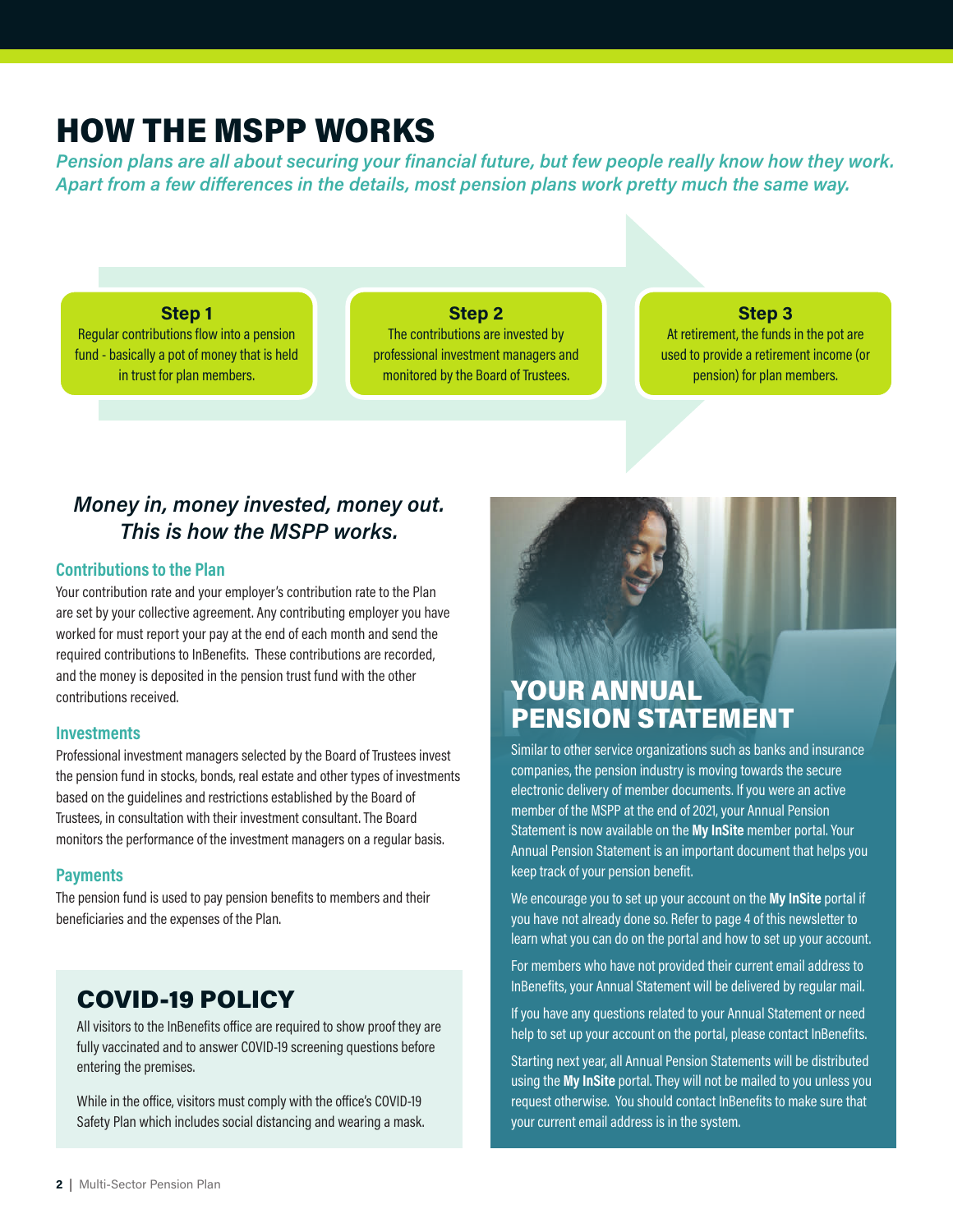# SPOUSAL RELATIONSHIP BREAKDOWN

**Did you know** that if you experience a spousal relationship breakdown (including, in some provinces, a breakdown of a common-law spousal relationship), the pension you earned under the Plan during your spousal relationship will typically be considered property for purposes of valuing and sharing net family assets? This does not necessarily mean that your pension benefit will be divided between you and your former spouse. In most provinces, other assets may be shared without affecting your pension (or you and your former spouse may simply agree not to divide assets or pension assets).

In some provinces, there are prescribed forms that must be used to request information about your pension for spousal relationship breakdown purposes and/or to request a division of your pension. These forms are in addition to the legal document, such as a court order or separation

agreement, addressing the division of your pension. Before proceeding with a request for information or division of your pension, you should contact InBenefits to determine whether a particular form is necessary to respond to your request.

If a court order or separation agreement (or other legal document permitted in your province) provides for your pension to be divided with your former spouse, it is your responsibility, and the responsibility of your former spouse, to file a copy of this document with InBenefits and to fulfill all requirements for this division.

The pension division rules are complex and vary from province to province. You should obtain legal advice before entering into any arrangements with respect to your MSPP pension benefits.

# YOU ASKED, WE ANSWERED

#### **Q. My spousal relationship is ending. Can I use my annual pension statement as a family law valuation?**

**A.** A family law valuation is required to determine the value of the pension benefits you accrued during a spousal relationship for the purpose of valuing and dividing your family assets. Your annual pension statement cannot be used for this purpose. Ontario members must request a family law valuation by completing FSRA Family Law Form 1 (which is available on the Financial Services Regulatory Authority of Ontario website at www.fsrao.ca), and then providing it to InBenefits along with the applicable fee.

InBenefits charges a fee, as permitted by applicable law, to perform the calculations required to provide a family law valuation.

#### **Q. I did not receive my T4A income tax slip for payments received from the MSPP in 2021. How can I obtain a copy of the tax slip?**

**A.** T4A tax slips for 2021 were mailed prior to February 28, 2022. If you are a pensioner, or a former member who has terminated from the Plan within the past 16 months, you can obtain a copy of your tax slip from the My Documents section of the My Insite member portal. If you have not signed up for the My InSite portal, you should refer to page 4 of this newsletter to learn what you can do on the portal and how to set up your account.

You can also call the InBenefits Call Center to ask to have a copy of your tax slip mailed to you.

#### **Q. I am a Plan member and want to sign in to the My InSite portal, but I can't find my member identification ("ID") number. What should I do?**

**A.** You can find your member id number on most correspondence you received from the Plan or InBenefits. Some examples include your welcome letter, your annual pension statement or a benefit estimate. If you cannot find any of these documents, you should call the InBenefits Call Centre (refer to page 4) which will provide you with your id number after you have answered some security questions.

# BE AWARE

#### **Collecting an MSPP pension and working for a contributing employer**

If you have started to receive your pension, but are still working for a contributing employer before the end of the year in which you turn age 71, there may be consequences. The Income Tax Act does not permit you to receive a pension and accrue pension benefits in the same pension plan at the same time.

In some cases, we have been advised by employees and their employers that the employees have retired and therefore have started to collect their pension. However, the Plan continued to receive contributions for these employees. Consequently, their monthly pension was suspended and they were required to reimburse the MSPP for any pension payments they received while they were contributing to the Plan.

Please contact InBenefits if you have any questions about this situation.